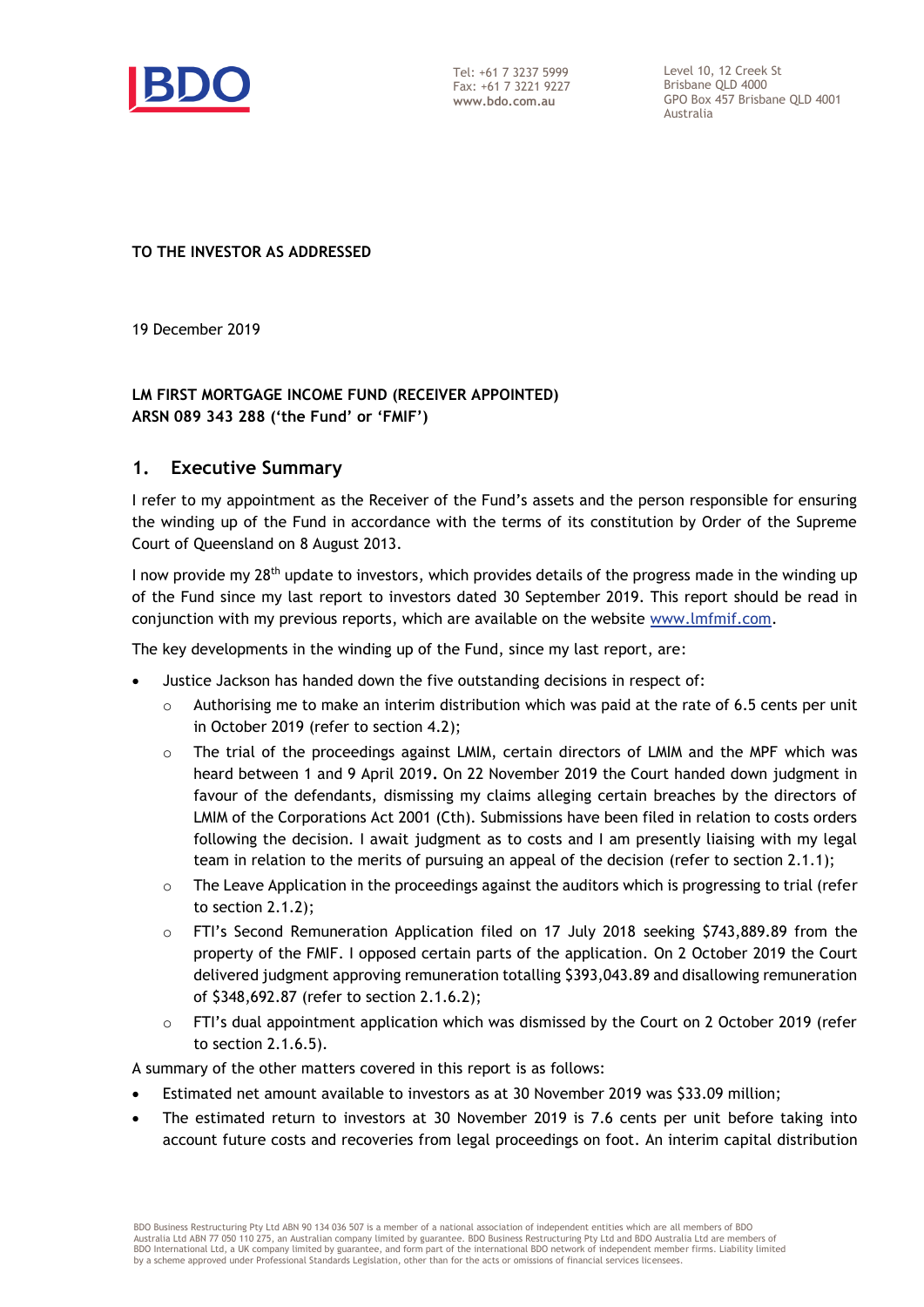

to investors of 6.5 cents per unit was paid in October 2019 providing a total estimated return of 14.1 cents per unit;

- For the settlement of the Bellpac Liquidator's \$8M Bonds litigation, discussions are currently ongoing in relation to extending the Sunset Date for complying with the remaining condition precedent beyond 31 March 2019 and the terms to apply to the same (refer to section 2.1.3);
- FTI may have a further claim against the Fund for expenses (refer to section 2.1.6.4).

## **2. Progress and Status of the Winding Up**

## **2.1 Legal Actions/Potential Recoveries**

#### **2.1.1 Proceedings against the MPF, LMIM and the Directors of LMIM**

I refer to my previous updates to investors in relation to a statement of claim I caused to be filed in the Supreme Court of Queensland, against a number of parties, including the MPF Trustee and a number of directors of LMIM, in respect of loss allegedly suffered by the FMIF as a result of an amount paid to the MPF in the Bellpac litigation matter. The claim is for approximately \$15.5M plus interest.

In accordance with Court directions the proceedings were set down for a two week trial from 1 April 2019.

Prior to the trial, an agreement was reached with the MPF in order to settle the claim as against the MPF Trustee, as well as other claims between the FMIF and the MPF Trustee. The terms of that agreement (which are confidential) have now been completed and as a consequence, orders were made on 27 March 2019 that the plaintiff have leave to discontinue the proceeding as against the MPF Trustee, and that as between the Plaintiff and the MPF Trustee, there be no order as to costs.

The trial otherwise proceeded on 1 April 2019 as against the director defendants and was heard over 5 days from 1 April 2019 to 9 April 2019 (with the matter not sitting on 4 or 5 April 2019). The Judge reserved his decision and Judgment was handed down on 22 November 2019.

The Judge dismissed my claim against the directors of LMIM on the basis that:

- A contravention of the duty of care and diligence to members pursuant to section 601FD(b) of the Corporations Act 2001 (Cth) was not established;
- A contravention of the duty to act in the best interests of members and give priority to members interest where it conflicts with the interests of the responsible entity, pursuant to section 601FD(c) of the Corporations Act 2001 (Cth) was not established, nor that a contravention of the duty caused the loss of the settlement proceeds to the FMIF as required by section 1317H of the Corporations Act 2001 (Cth).

Submissions were filed in relation to costs following the decision on Friday 29 November 2019.

Judgment as to costs has not yet been handed down.

I am presently obtaining legal advice in relation to the prospects of appealing the decision. Any application for leave to appeal must be submitted by Friday 20 December 2019.

I will provide an update in relation to costs orders made in the next report together with confirmation as to whether an appeal of the decision will be pursued.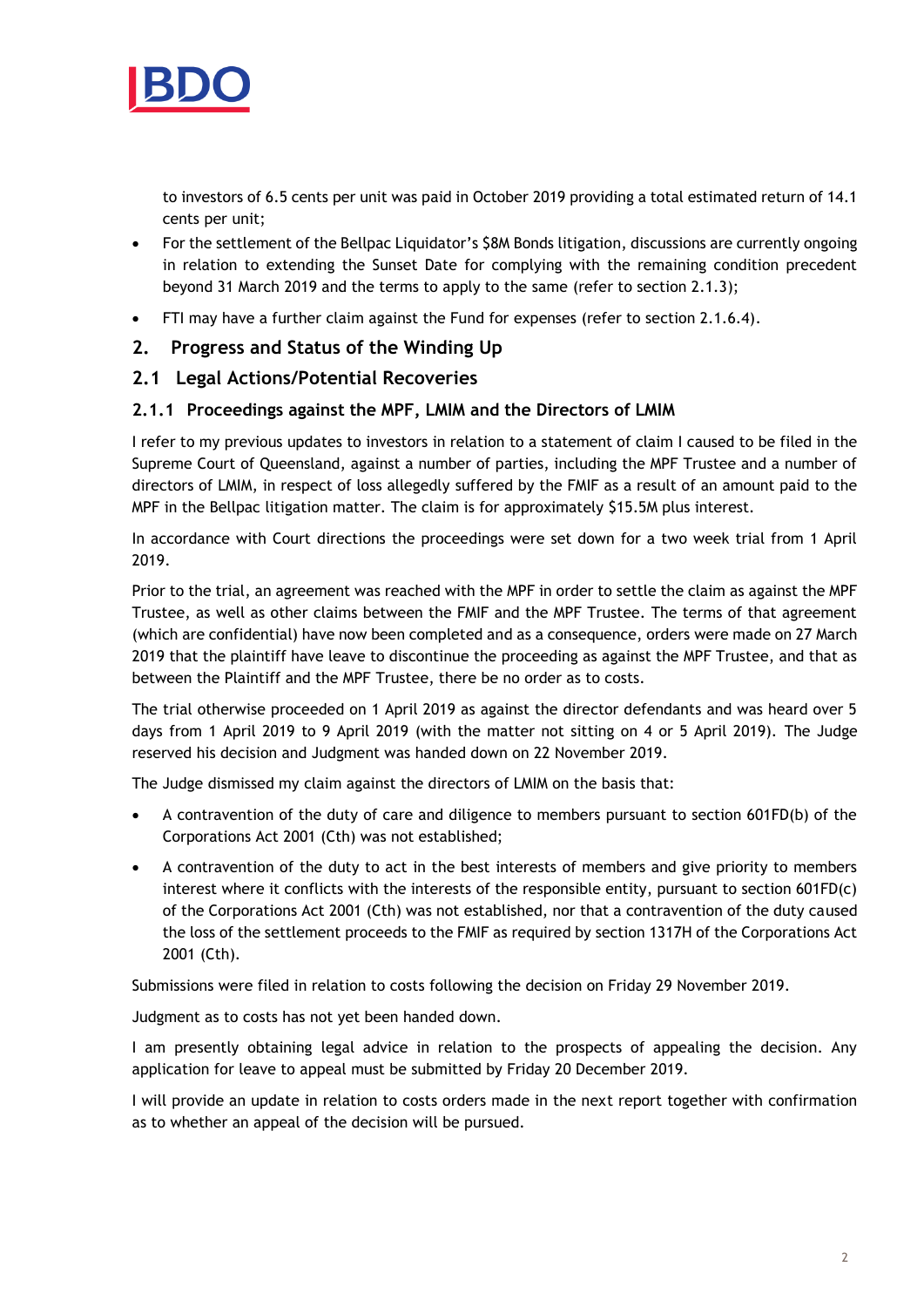

# **2.1.2 Claim against the former auditors (EY Proceeding)**

I refer to my previous updates to investors and provide a brief summary as follows:

- On 4 October 2019 the Court delivered judgement together with an order that:
	- o The defendants application for leave to proceed against LMIM be dismissed;
	- $\circ$  The third party notice be struck out against the first, second, third and fourth parties (namely, LMIM and the Feeder Funds);
	- o The third party statement of claim be struck out;
	- $\circ$  The first, second, third and fourth third parties be removed as parties to the proceeding, and
	- $\circ$  Leave be granted to the defendants to re-plead the third party statement of claim against the remaining third parties.
- On 17 October 2019 the Court delivered judgement in relation to the cost of the applications decided on 4 October 2019 and an order was made that:
	- o the defendants pay my costs in relation to the leave application, and
	- $\circ$  I pay the costs of LMIM in respect of the representation application, such costs to be indemnified from the FMIF with both LMIM's costs together with my own costs to be costs in the proceeding.
- On 21 November 2019 at a review hearing the Court ordered that:
	- $\circ$  Privilege Claims I was to file material to strike out the defendants' privilege claims by 29 November 2019 and a hearing is to be listed for my application with submissions to be filed and served five days before the hearing date.
	- $\circ$  Leave Application I was to confirm any opposition to the defendants' Leave Application by 6 December 2019 and the application is to be listed for hearing with submissions to be filed and served five days before the hearing date.
	- $\circ$  Pleadings by Friday 29 November 2019 the defendants were to serve any draft counterclaim. The defendants are also to provide their further and better particulars by 20 December 2019 and I am to file any reply and answer to the counterclaim by Friday 28 February 2020.
	- o Disclosure All parties are to seek to agree a disclosure protocol and provide it to the Court by Friday 20 December 2019. Failing agreement each party is to provide their own proposed protocols to the Court.
	- o Expert evidence all parties are to provide to the Court either a joint proposal or respective proposals as to the preparation of reports by expert witnesses by 6 December 2019.
- Since the review hearing on 21 November 2019:
	- $\circ$  My material was filed on 29 November 2019 in support of my application to strike out the defendant's privilege claims.
	- o The defendants served a draft counterclaim on 29 November 2019.
	- $\circ$  On 6 December 2019 I confirmed I would not oppose the defendants' Leave Application.
	- o Proposals in relation to expert evidence were provided to the Court on 13 December 2019.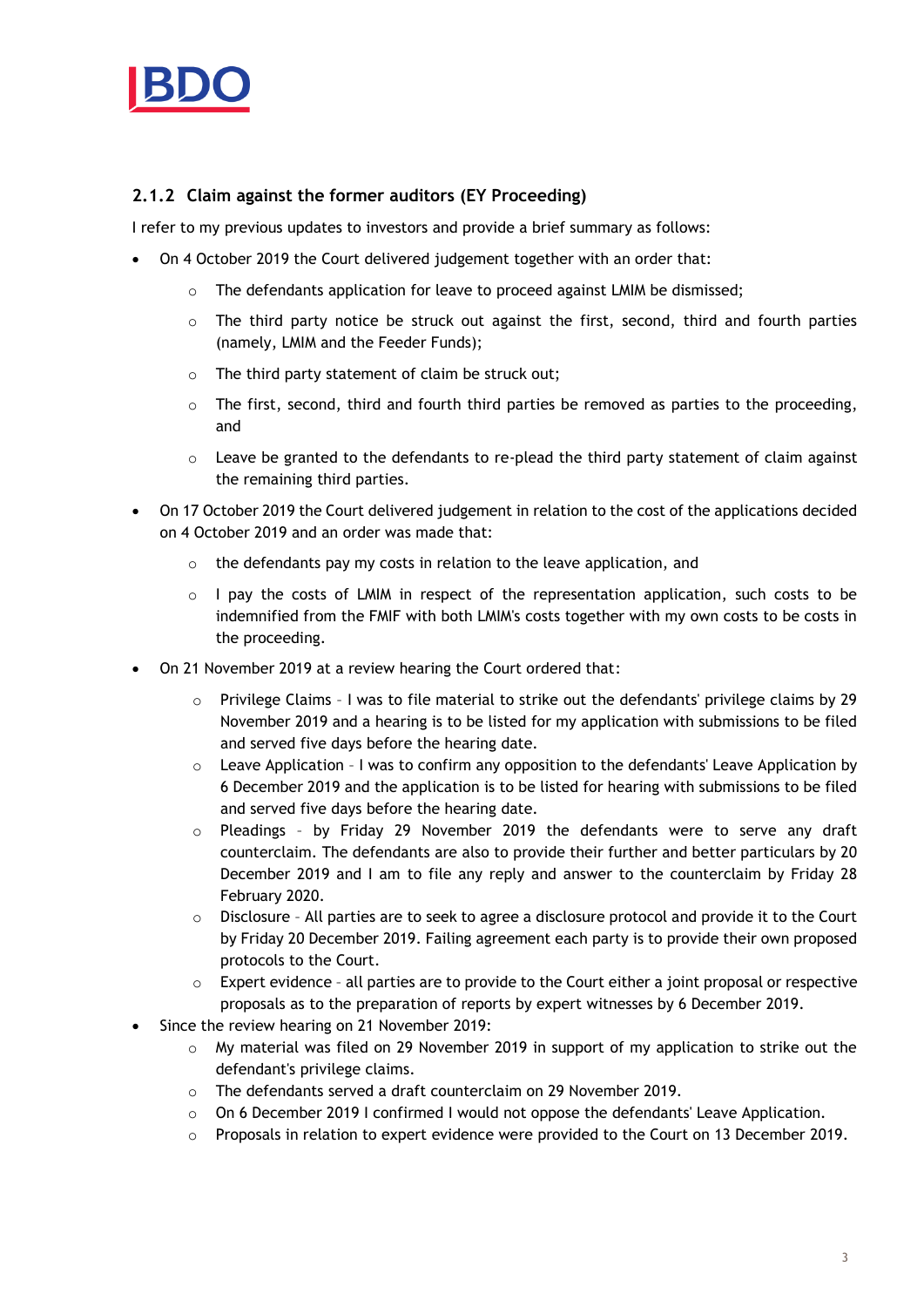

 My application to strike out the Privilege Claims is likely to be listed for hearing in the second week in February 2020.

The matter is otherwise presently being prepared for trial including briefing essential expert witnesses and agreeing between the parties the process and manner in which electronic disclosure of evidence is to occur.

The proceedings are ongoing and an update will be provided in the next report.

## **2.1.3 Bellpac Proceedings - Wollongong Coal Ltd (WCL)**

I refer to my previous updates to investors and provide a brief summary as follows:

- The liquidator of Bellpac has received the settlement amount of \$2 million from WCL in relation to the claim for redemption of the \$2 million Bonds held in WCL. A partial distribution of \$1M was received from the Bellpac liquidator in October 2019;
- The defendants' appeal of the decision of the Court which acknowledged that Bellpac (under the control of a liquidator) is the true owner of the \$8 million convertible bonds was unsuccessful;
- In January 2016, the Bellpac Liquidator applied for the conversion of the \$8 million Bonds to shares. As WCL did not issue all of the shares as required under the terms of the Bonds, the Bellpac Liquidator brought proceedings against WCL seeking orders requiring WCL to perform its obligation to redeem the Bonds converted to shares outside of the required time;
- The Bellpac liquidator and WCL have entered into a binding heads of agreement (HOA) which relates to the settlement of the litigation commenced against WCL. The terms of the heads of agreement include that WCL will pay to Bellpac a settlement sum of \$6.3 million in return for certain releases and Bellpac returning or cancelling the WCL shares issued to Bellpac;
- The conditions precedent to the settlement with WCL include obtaining necessary approvals to undertake the settlement transactions. In this regard:
	- o The Bellpac Liquidator has obtained creditor approval to enter into the settlement with WCL;
	- $\circ$  The Court declined to exercise its discretion on WCL's application for approval to acquire and or cancel Bellpac's holding of WCL shares. WCL is now preparing to seek shareholder approval.

Since my last update to investors the remaining condition precedent (Sunset Date) to the settlement with WCL has been extended several times and the Liquidator was successful in negotiating, as part of the agreement to extend the Sunset Date, that WCL will pay interest at 3% p.a. from 2 October 2017 until settlement. The Liquidator last entered into a further agreement with WCL, extending the sunset date to satisfy the conditions precedent to 31 March 2019. To date WCL has paid \$3M towards the settlement into their solicitors' trust account, which is to be released upon receiving shareholder approval of the settlement. Discussions are ongoing in relation to extending the Sunset Date beyond 31 March 2019 and the terms to apply to same. To date no further extensions have been granted and no further payments have been made by WCL into their solicitors' trust account.

A further update will be provided in the next report.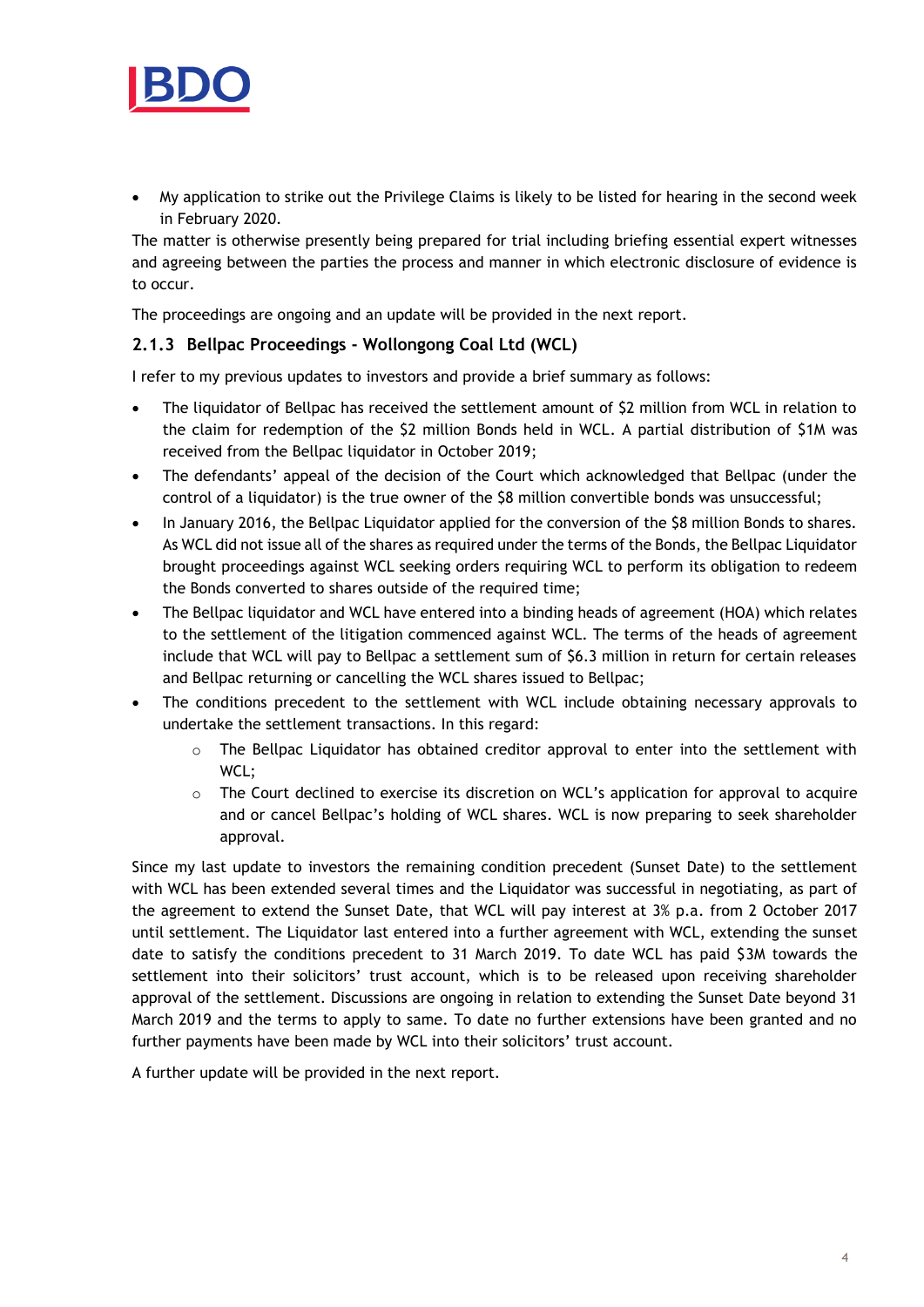

# **2.1.4 Redemptions and Distributions paid to Class B Unit Holders (Feeder Funds)**

I refer to my previous updates to investors and summarise the background as follows:

- Investigations were undertaken via the PE conducted in 2015 and subsequent thereto in relation to redemptions and distributions paid to the Class B unit holders (Feeder Funds) when the Fund had suspended redemptions and distributions to other classes of members;
- The Feeder Funds are the LM Currency Protected Australian Income Fund (**CPAIF**), the LM Institutional Currency Protected Australian Income Fund (**ICPAIF**) and the LM Wholesale First Mortgage Income Fund (**WMIF**).
- On 28 July 2017, I caused to be filed an amended statement of claim against LMIM and the Feeder Funds and the claim was then formally served on the parties.
- The claim is for declarations that the FMIF is entitled to withhold from distributions or payments otherwise payable to the Feeder Funds an amount in excess of \$55 million (for redemptions paid to the Feeder Funds when the FMIF suspended redemptions to all other investors, apart from genuine approved hardship cases), as adjusted for the amount which the Feeder Funds would otherwise have been entitled as pleaded in the statement of claim. The claim seeks a declaration cancelling approximately 35 million units issued to the Feeder Funds (which were a consequence of reinvestment of distributions made to the Feeder Funds) which were issued after the FMIF suspended distributions to other investors.
- The Feeder Funds claim was successfully mediated on 5, 6 and 20 November 2018, and a Deed of Settlement, subject to several conditions precedent, was executed by all parties in December 2018.
- The terms of the deed are confidential and were subject to several conditions precedent, including:
	- o Myself, Mr Jahani, Trilogy Funds Management Limited ("Trilogy") and the Trust Company Limited were each to apply for, and obtain judicial advice to the effect that the relevant party making the application is justified in entering into and performing the deed (**Judicial Advice Application**). Each party was obliged to apply for such judicial advice by 1 February 2019 and to use best endeavours to have the application heard by 15 March 2019;
	- $\circ$  orders are made giving authority for an interim distribution to be made to FMIF members (**Authority Application**). I was obliged to make this application by 1 February 2019 and use my best endeavours to have it heard by 15 March 2019;
	- $\circ$  The interim distribution is to be made within three weeks of the Court delivering judgment in relation to the Authority Application.
- The above parties filed their Judicial Advice Application and I filed the Distribution Application. The Judicial Advice Applications were heard by the Court on 2 and 3 May 2019 and the Distribution Application was heard on 13 March 2019.
- The Court subsequently handed down its decision in respect of the Judicial Advice Application and on 22 May 2019 the Court directed that:
	- $\circ$  I am, along with the other parties, justified in entering into and performing the terms of the I Deed of Settlement and Release, and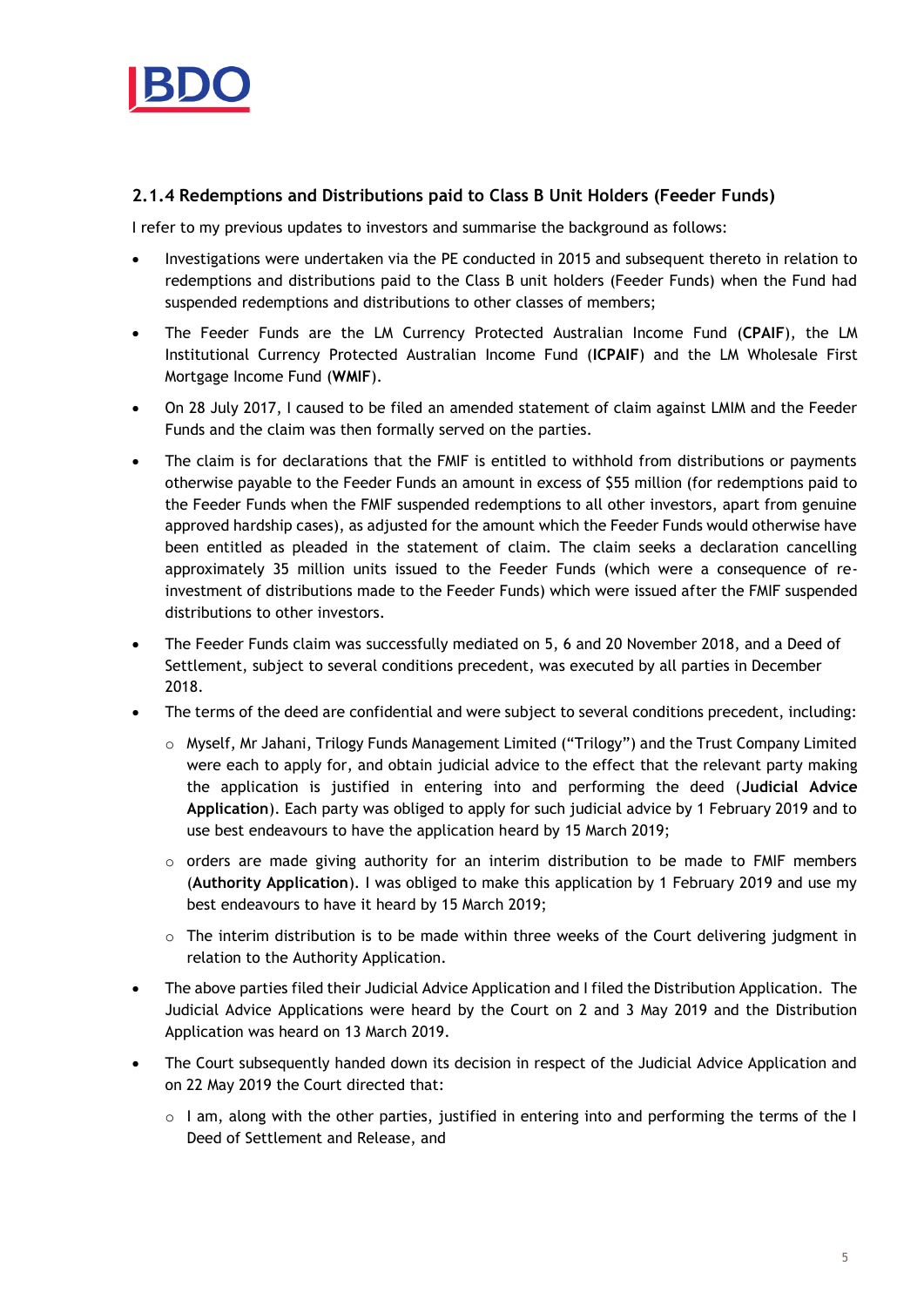

- $\circ$  I am justified in making an interim distribution to the members of the FMIF, if I am conferred with this authority in the Authority Application.
- On 2 October 2019, the Authority Application was granted.
- The conditions precedent to the settlement of the Feeder Fund Proceeding, have now been satisfied and an interim distribution was made to the members of the FMIF in October 2019.
- The financial impact of the settlement is as follows:
	- $\circ$  The claims totalling approximately \$56M are settled for total amounts of up to \$28M by withholding distributions to the three feeder funds. For the first \$66M of distributions to investors, 40% of the amount due to the CPAIF and the ICPAIF will be withheld and 11.6% will be withheld from the WFMIF;
	- $\circ$  For the next \$60M of distributions (if achieved), 56%, 100% and 20.8% of distributions will be withheld from the CPAIF, ICPAIF and WFMIF respectively.
- The Feeder Fund Proceeding has now been discontinued.

A further update will be provided in the next report.

#### **2.1.5 Claims against guarantors**

There are only two remaining matters, that can be summarised, as follows:

- A deed of settlement was entered into with a guarantor for \$100,000 payable over the period to 1 November 2019 with \$67,000 paid to date. A revised payment plan was negotiated with the balance of \$33,000 due to be received by 1 July 2020.
- PTAL as custodian of the FMIF obtained judgment against a guarantor, for approximately \$3 million, plus interest and costs. The trustee in bankruptcy has identified potential recoveries for the benefit of creditors of which the Fund is a major creditor. The bankrupt, along with other parties, contributed land to a development. The land was subdivided, developed and sold, and the net proceeds of sale in the sum of approximately \$12 million is presently held in a solicitors trust account on an interim basis, protected by certain undertakings given by the solicitor holding the funds. The trustee claims an entitlement in respect of at least a portion of the funds held in the solicitors trust account however, other parties to the dispute allege that associated entities of the bankrupt are entitled to the funds. I instructed PTAL as custodian of the FMIF to enter into a Deed of Indemnity to fund a public examination and any agreed recovery proceedings in respect of this matter. A public examination, was held in the Federal Court on 7, 12, 13, 18 and 19 November 2019. I continue to liaise with the Trustees as to their continuing investigations.

The matters are ongoing and an update will be provided in the next report.

#### **2.1.6 Liquidators of LMIM (FTI Consulting)**

#### **2.1.6.1 Remuneration claim and expenses claim**

I refer to my previous reports to investors.

The judgement regarding and orders made in relation to FTI's first remuneration claim and indemnity claim are available on the websites [www.lmfmif.com](http://www.lmfmif.com/) and [www.lminvestmentadministration.com.](http://www.lminvestmentadministration.com/)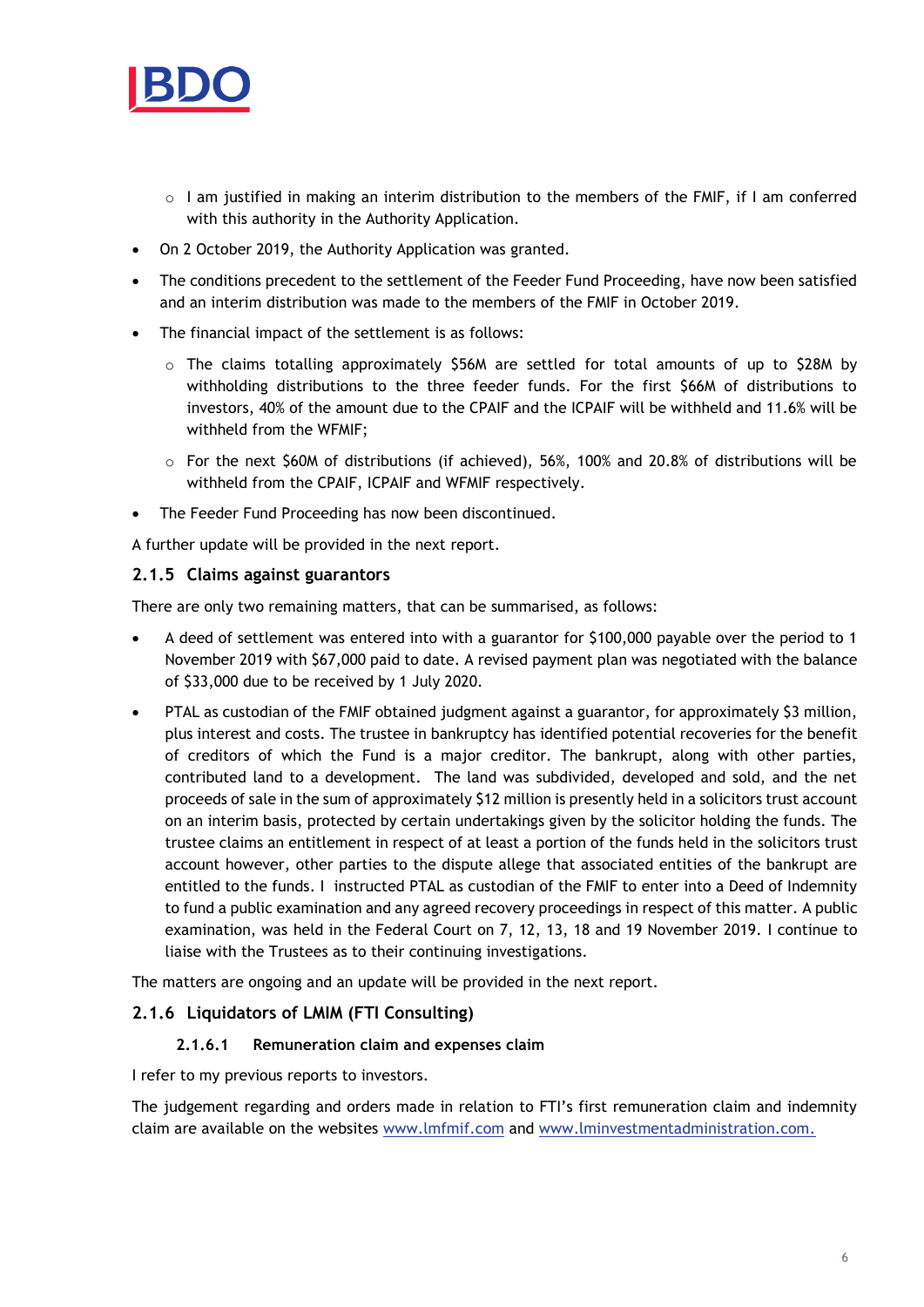

## **2.1.6.2 Second FTI Remuneration Application**

On 17 July 2018, Mr Park of FTI, who is now the sole Liquidator of LMIM, filed an application in the Court seeking payment of remuneration of \$743,889.89 inclusive of GST from property of the FMIF, relating to various periods between 19 March 2013 and 30 June 2018. I opposed certain parts of the application. The application was heard on 6 September 2018 and 3 October 2018.

On 2 October 2019, the Court delivered judgment:

- Disallowing the claim for corporate remuneration (work which related only to LMIM in its corporate capacity, and is not referrable to an individual fund or the funds generally) sought from the FMIF of \$348,692.87, on the basis that such remuneration is not recoverable from a trust, as a matter of law;
- Allowing the claim for Category 1 remuneration (work referrable to the FMIF) sought from the FMIF of \$316,345.70 which had not been opposed by me (for the most part, at least), and
- Allowing the claim for Category 2 remuneration (work referrable to the funds generally) sought from the FMIF in the sum of \$76,698.19.

#### **2.1.6.3 Indemnity claim against the Fund and proof of debt process**

If a debt or claim is admitted by FTI in the winding up of LMIM and a claim for indemnity out of the FMIF with respect to such debt or claim is identified, or if certain other types of claims for indemnity from the FMIF are identified by FTI, I summarise the required process as outlined in the Orders made on 17 December 2015, as follows:

- FTI must notify me within 14 days of the identification of the claim for indemnity against the assets of the Fund;
- Within 14 days I may seek further information in relation to the claim;
- Within 30 days of receipt of the claim from FTI or from receipt of further information I have requested, I am required to:
	- o Accept the claim, or
	- o Reject the claim, or
	- o Accept part of it and reject part of the claim; and
	- o To give FTI written notice of the decision;
- I am required to give FTI written reasons for rejecting any part of a claim within 7 days after giving notice of my decision including those claims identified through the proof of debt process mentioned above;
- Within 28 days of receiving a notice of rejection, FTI may apply to the Court for directions in relation to the rejection and advise the creditor of my decision and other specified matters.

FTI have informed me they have identified Creditor Indemnity Claims with respect to a proof of debt lodged by Norton Rose for the sum of \$315,601.21 (**Norton Rose Proof**) and a proof of debt lodged by EY in the sum of \$158,896.51 (**First EY Proof**).

I have written to FTI rejecting the Creditor Indemnity Claim made in respect of the claim notified by the Norton Rose Proof and provided reasons for my decision.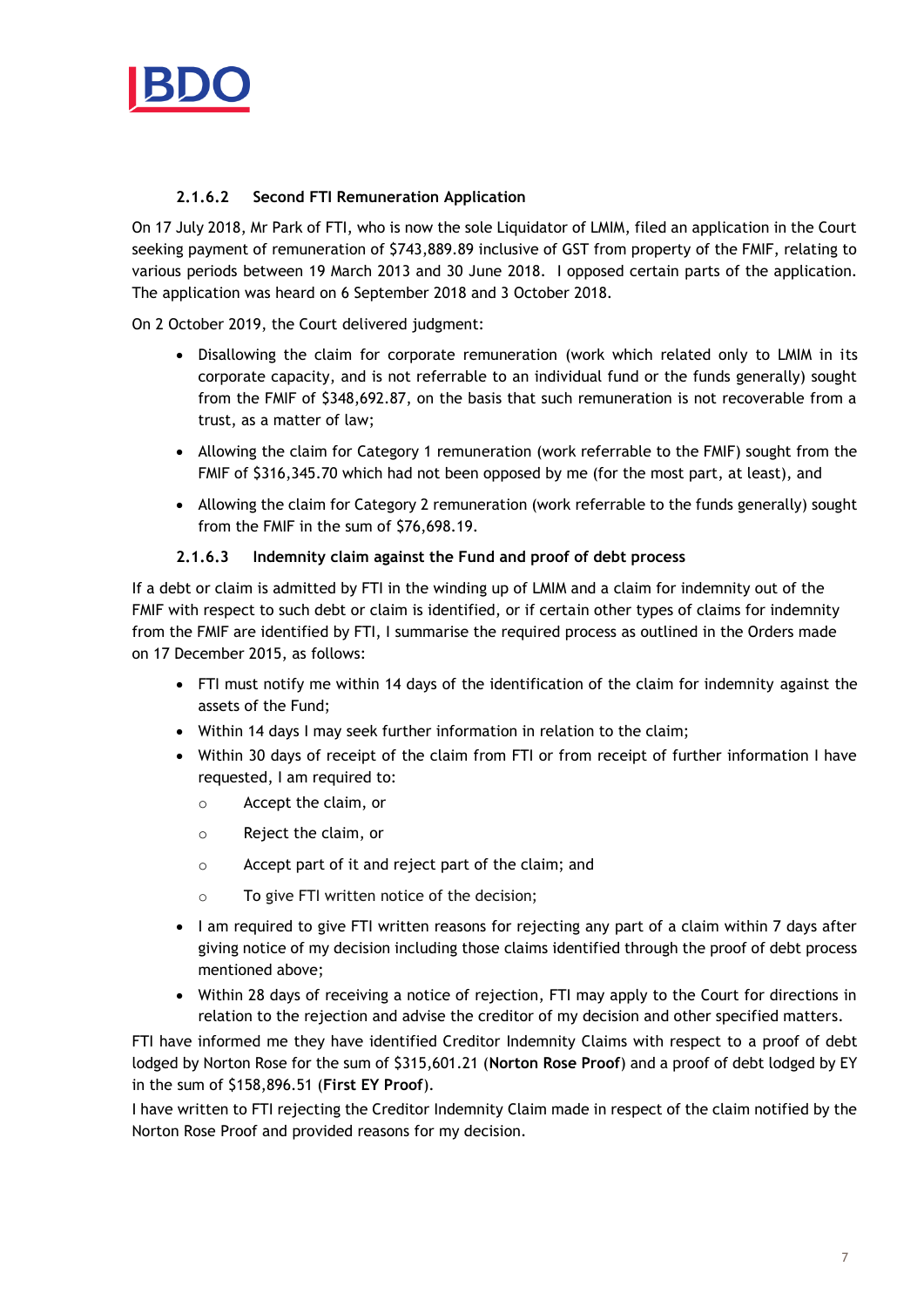

I am awaiting the provision of further information in relation to the First EY Proof before the time period for me to accept or reject that Creditor Indemnity Claim begins to run.

FTI have notified me that they have received a proof of debt lodged by EY for the sum of approximately \$180 million (**Second EY Proof**). That proof asserts that, to the extent that the claims made by LMIM as RE of the FMIF against EY in the claim against the former auditors are successful, EY will suffer loss or damage which is recoverable from LMIM. FTI have requested further information in relation to the Second EY Proof and they have not yet notified me of whether a Creditor Indemnity Claim has been identified in respect of the claim notified by the Second EY Proof.

These claims for indemnity may be subject to the "clear accounts rule" as described in previous reports to investors, and if so, a set off against that claim may be available.

An update will be provided to investors in relation to this matter in my next report.

## **2.1.6.4 Expenses**

FTI's solicitors have notified my solicitors that FTI intends to claim indemnity from the FMIF (and other funds) for a portion of certain corporate expenses incurred during the administration and Liquidation of LMIM. The precise amount of this claim is not yet known although I have been advised by FTI that their solicitors have outstanding work in progress of \$474,649.76 as at 30 June 2019 that they consider may relate to the Fund.

I anticipate that further remuneration applications will be made by the Liquidator in due course and may incorporate remuneration of \$110,352.55 that I have been advised was incurred during the period from 1 July 2018 to 30 June 2019.

## **2.1.6.5 Further application by FTI for directions**

On 10 October 2018, Mr Park filed an application seeking directions in relation to the dual appointments of Mr Park and I to wind up the FMIF including directions to the effect that:

- My appointment continues only in relation to certain specific legal proceedings and Mr Park take responsibility for ensuring the FMIF is wound up in accordance with its Constitution;
- That Mr Park is directed to act as contradictor to the claim filed against LMIM referred to in section 2.1.6.6, and the Feeder Fund Proceedings;
- That Mr Park and I each submit budgets of remuneration and expenses to the conclusion of the winding up, that the remuneration of the Liquidator and the Receiver be fixed or determined on the hearing of the application in the amount of 50% of the amount stated in the relevant budget and paid during the course of the winding up, with all other remuneration and expenses of the Liquidator and Receiver to be deferred and sought at the conclusion of the winding up at which time the amounts stated in the budgets can be reduced, increased or stay the same.

The application was heard on 10 December 2018. Judgement was reserved.

On 2 October 2019, the Court delivered judgment dismissing the application: LM Investment Management Limited & Anor v Whyte [2019] QSC 233.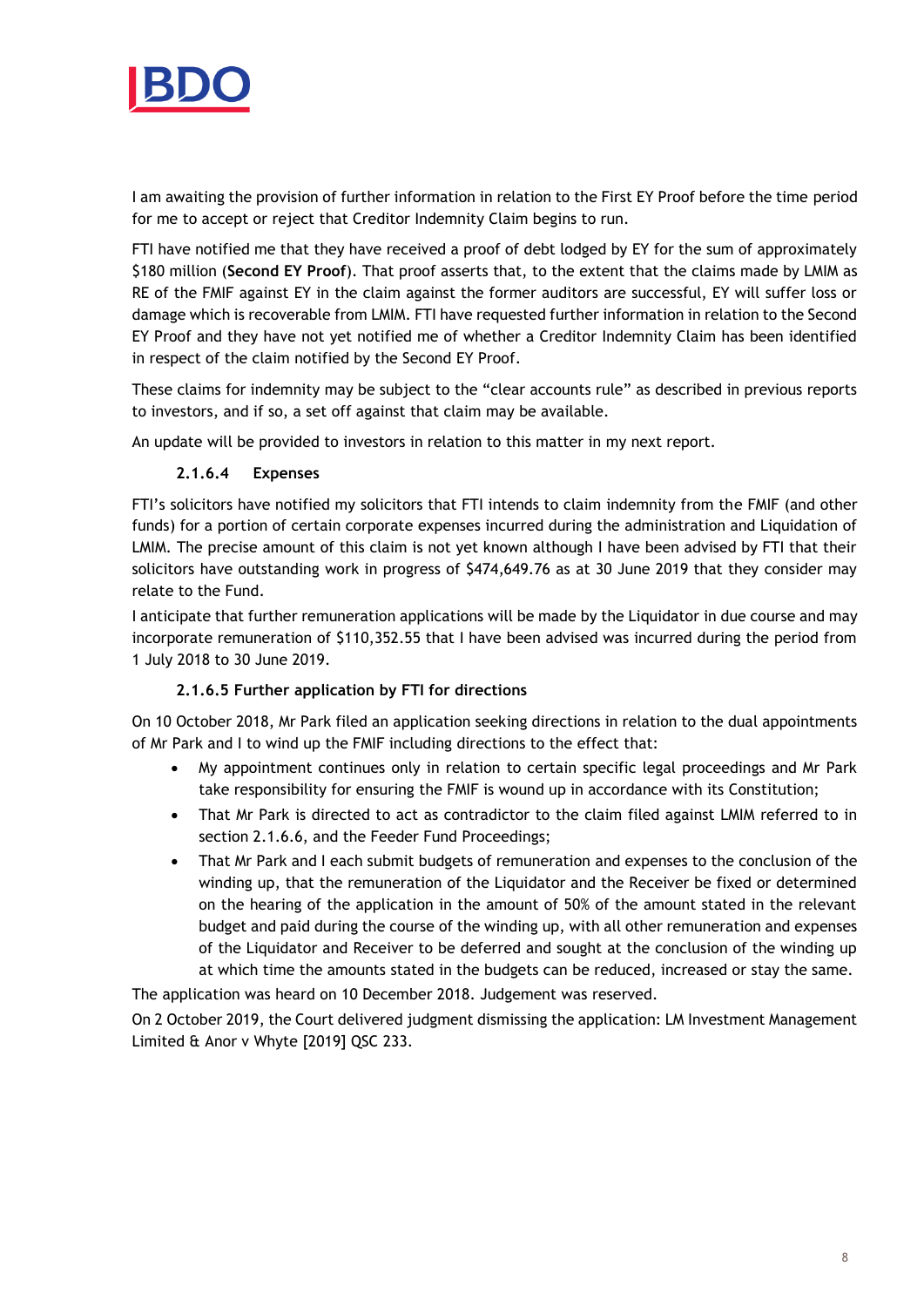

#### **2.1.6.6 Claim filed against LMIM**

I refer to my previous report to investors and summarise the background as follows:

- In November 2016, I caused LMIM as RE of the FMIF to commence a proceeding against LMIM in relation to certain transactions to avoid possible expiry of the statutory limitation periods for making the claims;
- This claim alleges that, *inter alia*, LMIM breached its duties to members of the FMIF by:
	- $\circ$  causing to be paid out of assets of the FMIF management fees in advance of it becoming entitled to payment of same;
	- o overpaying management fees to itself out of assets of the FMIF;
	- $\circ$  causing to be paid to LMA additional fees purportedly for loan management and controllership services, which were not authorised by the Constitution of the FMIF;
	- $\circ$  directing payments to be made by the MPF, purportedly in satisfaction of liabilities owed by the MPF to the FMIF, to be paid to itself as RE of the feeder funds;

On 25 July 2018, the Court directed that I represent the interests of LMIM as RE of the FMIF, that Mr Park represent the interests of LMIM in its own capacity, granted leave to proceed with this claim and ordered that the claim be stayed until further order. A stay of the proceeding was sought because at the time, the creditors of the FMIF had not been identified as the Liquidator had not called for proofs, there was no one identified as willing and able to fund a defence of the Claim, and it was unclear whether there would be a practical need for the claims made in the proceeding to be fully litigated.

Subject to any directions that may be made by the Court, if the claims made in this proceeding are successful, they may be able to be relied upon as a set-off against certain claims made by LMIM for indemnity out of assets of the FMIF, including those claims identified through the proof of debt process mentioned above or claims made by other parties seeking to subrogate to LMIM's alleged rights of indemnity.

The current status of this claim is that it remains stayed until further order. My solicitors have recently written to the solicitors for LMIM to seek further information to assist me to consider how this proceeding ought to be dealt with. I will keep investors updated as to the progress of this claim.

## **3 Management Accounts**

As advised in my previous report, the management accounts for the year ending 30 June 2019 are available on the website [www.lmfmif.com.](http://www.lmfmif.com/)

The management accounts for the half-year ending 31 December 2019 will be uploaded to the website [www.lmfmif.com](http://www.lmfmif.com/) by 31 March 2020.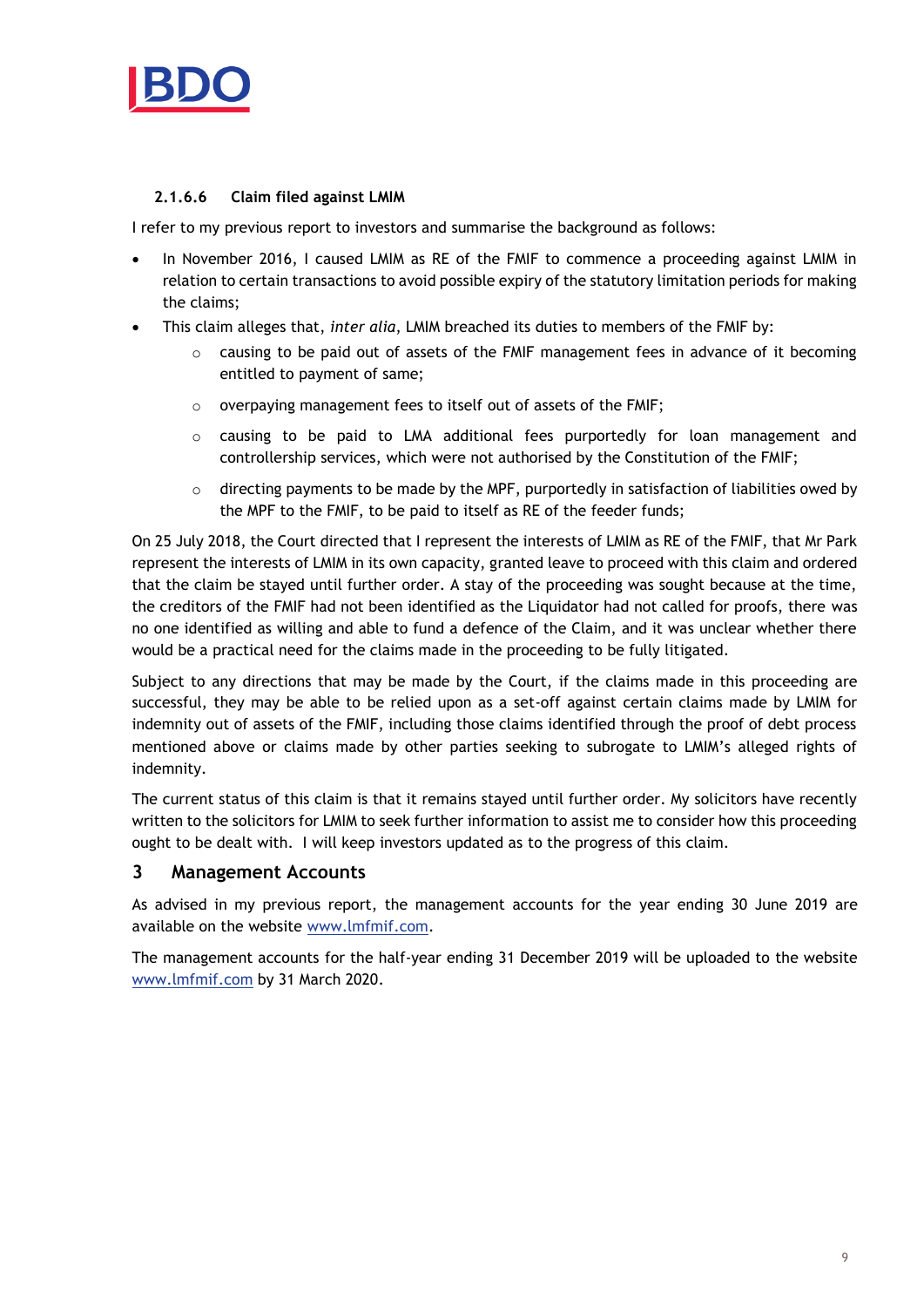

# **4 Investor Information**

## **4.1 Estimated Return to Investors**

I provide an estimated remaining return to Investors of 7.6 cents per unit as at 30 November 2019, and a total estimated return of 14.1 cents per unit taking into account the interim distribution paid of 6.5 cents per unit, calculated as follows:

| <b>Description</b>                                                  | \$<br><b>Amount</b> |
|---------------------------------------------------------------------|---------------------|
| Cash at bank                                                        | 38,468,854          |
| Other assets                                                        | 5,000               |
| <b>Estimated Assets Position</b>                                    | 38,473,854          |
| Other unsecured creditors                                           | 1,455,211           |
| Returned First Interim Distribution to investors (6.5 cents)        | 3,099,717           |
| Receiver's fees & outlays (BDO) 1 May 2019 to 31 October 2019       | 639,433             |
| Receiver's fees & outlays (BDO) 1 November 2019 to 30 November 2019 | 188,836             |
| <b>Total Liabilities</b>                                            | 5,383,197           |
| Estimated net amount available to investors as at 30 November 2019  | 33,090,657          |
| Benefit of Feeder Fund settlement of amounts withheld*              | 4,273,932*          |
| Total investor units (AUD Equivalent as at date of appointment)     | 492, 125, 624       |
| Estimated return in the dollar                                      | 7.6 cents           |
| Add: Distributions to date                                          | 6.5 cents           |
| Total estimated return in the dollar                                | 14.1 cents          |

If further recoveries are made this will increase the amount due from the Feeder Funds settlement.

Please note that the estimate and prior estimates do not take into account future operating costs and future Receiver's fees or any legal recoveries against borrowers, valuers or other third parties.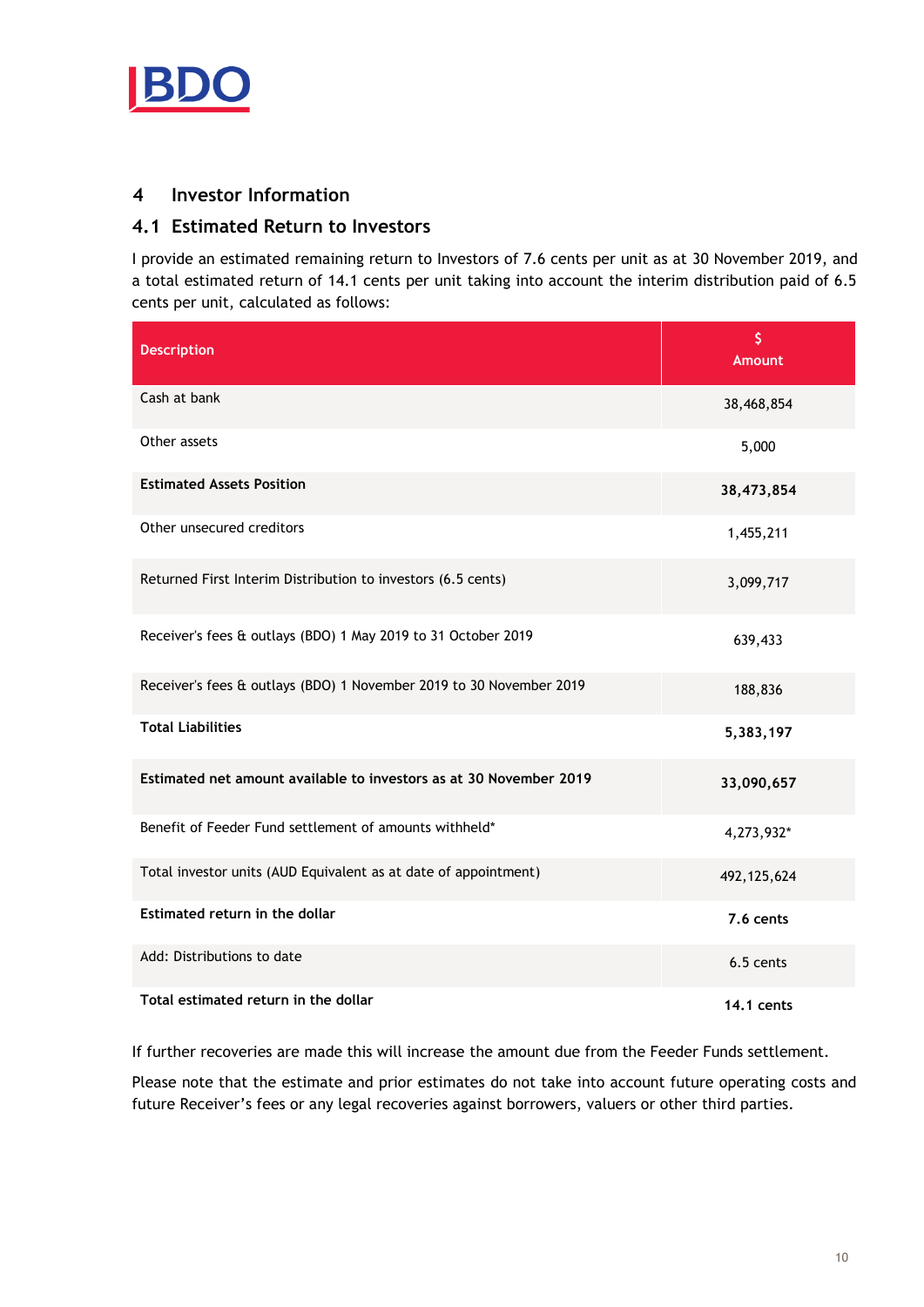

The Feeder Fund settlement will reduce the amount of cash to be paid to the Feeder Funds as set out at section 2.1.4 above. Based on the amounts in the above table, I attach at Annexure 1 calculations showing the net amounts payable to the Feeder Funds, as follows:

| Feeder Fund                                                           | <b>Estimated Return</b> |
|-----------------------------------------------------------------------|-------------------------|
| LM Currency Protected Australian Income Fund ("CPAIF")                | 4 cents                 |
| LM Institutional Currency Protected Australian Income Fund ("ICPAIF") | 4 cents                 |
| LM Wholesale First Mortgage Income Fund ("WFMIF")                     | 5.9 cents               |

These are the amounts that would be paid to the responsible entities of each of the Feeder Funds, the costs and expenses of the Feeder Funds would need to be distributed from the net cash that is paid to each of the Feeder Funds before distributions are made to Feeder Fund investors.

# **4.2 Investments made in Foreign Currencies and Distributions to Investors**

I applied to court on 1 February 2019 seeking directions to make an interim distribution to investors and seeking orders as to the treatment of the foreign currency investors in that distribution. The application was heard on 13 March 2019 and the decision was reserved.

I am pleased to advise that the Court authorised and empowered me on 2 October 2019 to make an interim capital distribution of 6.5 cents per unit to investors of the LM First Mortgage Income Fund. I confirm the interim distribution was paid to investors in October 2019.

The court declared that each member holding Class C units (foreign currency investors) in the FMIF is entitled to be paid in the winding up of the FMIF amounts calculated by reference to the calculation of that member's units in the foreign currency of investment as adjusted for the foreign exchange spot rate between the currency of investment and the Australian dollar prevailing at the date of the commencement of the winding up of the FMIF.

# **4.3 Ongoing Reporting to Investors**

Reports will be distributed to investors in accordance with the preferred method of correspondence recorded for each investor in the Fund's database. In order to assist in reducing distribution costs, it would be appreciated if investors could nominate an email address as their preferred method to receive correspondence. Investors may update their details as outlined in Section 4.4 below. For those investors that do not have an email address, correspondence will continue to be sent to you via post.

My next report to investors will be issued by 31 March 2020.

## **4.4 Investors Queries**

For any changes to investors details, please review the Useful Forms/Procedures tab on the website [www.lmfmif.com](http://www.lmfmif.com/) which includes information regarding the following procedures:

- Change of Contact Address/Bank Account Details
- Change of Contact Address/Bank Accounts Details of a Deceased Estate
- Change of Trustee of Self-Managed Super Fund
- Transfer of Unit Holding from a Super Fund/ Trustee Company to Personal Name(s)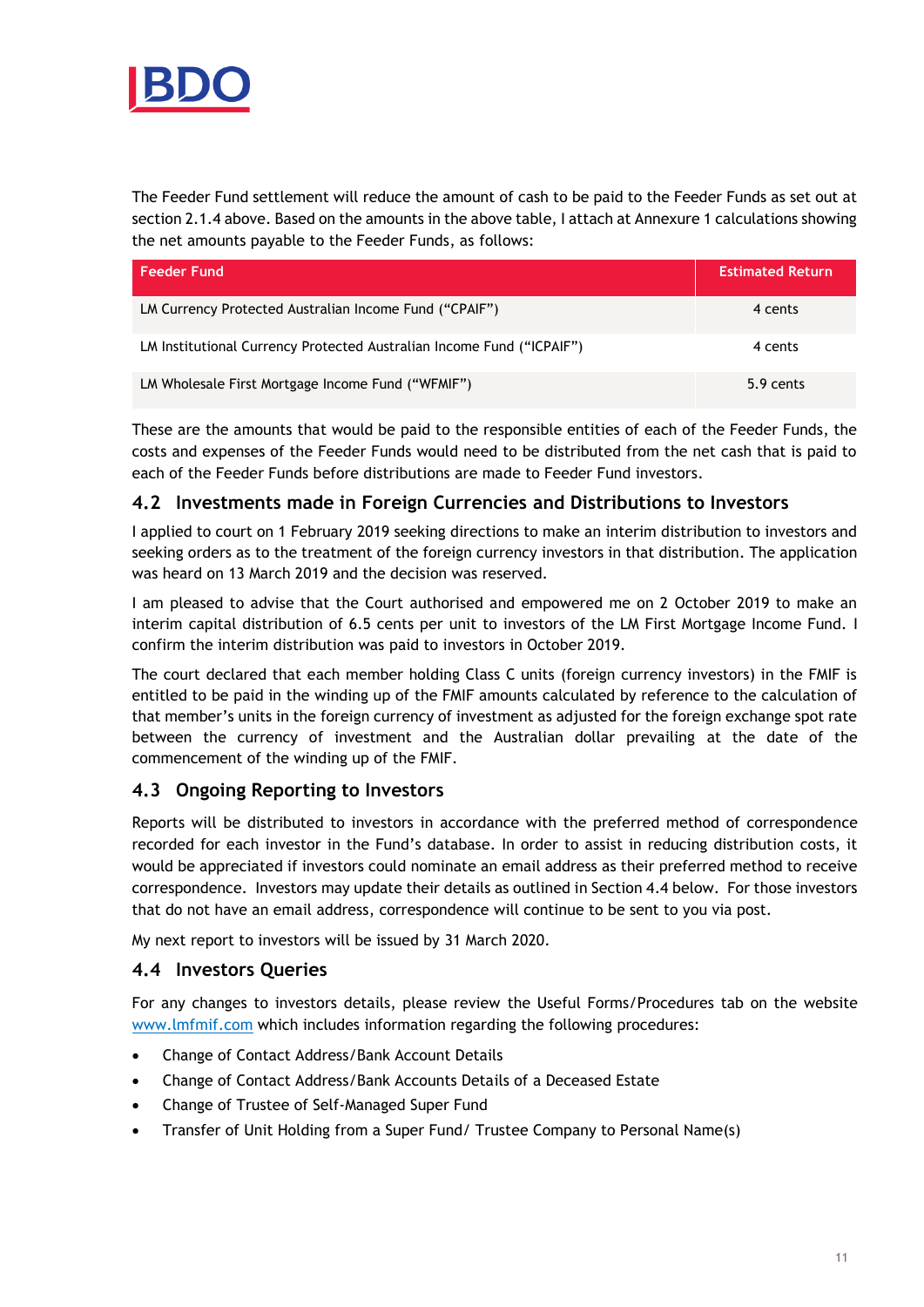

- Transfer of Unit Holding from a Deceased Estate to a Sole Survivor
- Transfer from a Deceased Estate to a Beneficiary of an Estate

It is a requirement that advisors or other third parties acting on behalf of Unit Holders are doing so pursuant to a relevant Authority/Power of Attorney. Please ensure that a relevant Authority/Power of Attorney accompanies the abovementioned documents as necessary (if an Authority/Power of Attorney has not previously been provided).

It is preferable that all questions about the winding up, or communications are sent via email to [enquiries@lmfmif.com](mailto:enquiries@lmfmif.com) with original documents to be mailed as required to:

**BDO** GPO Box 457 Brisbane QLD 4001 Phone: +61 7 3237 5999 Fax: +61 7 3221 9227

# **5 Receiver's Remuneration and Expenses**

There have been twelve applications to Court to date to approve my remuneration from the date of my appointment on 8 August 2013 until 31 October 2019.

The twelfth application for the approval of my remuneration for the period 1 May 2019 to 31 October 2019 was heard by the Court on 17 December 2019. The Court ordered that my remuneration for this period be fixed in the amount of \$652,328.05 (inclusive of GST) in relation to my role as the person responsible for ensuring the FMIF is wound up in accordance with its constitution.

A copy of all documentation in relation to my applications can be found on the website [www.lmfmif.com.](http://www.lmfmif.com/)

In addition to the remuneration previously approved by the Court and the twelfth application set out above, I calculate that, on a time basis, I have incurred further remuneration of \$188,081.50 (exclusive of GST) plus outlays of \$754.39 (exclusive of GST) from 1 November 2019 to 30 November 2019 as detailed in the attached summary.

# **6 Queries**

Should unit holders wish to advise of any changes in details or require further information, please contact BDO as follows:

BDO GPO Box 457 Brisbane QLD 4001 Phone: +61 7 3237 5999 Fax: +61 7 3221 9227 Email: [enquiries@lmfmif.com](mailto:enquiries@lmfmif.com)

Yours sincerely

 $\angle$  David Whyte Receiver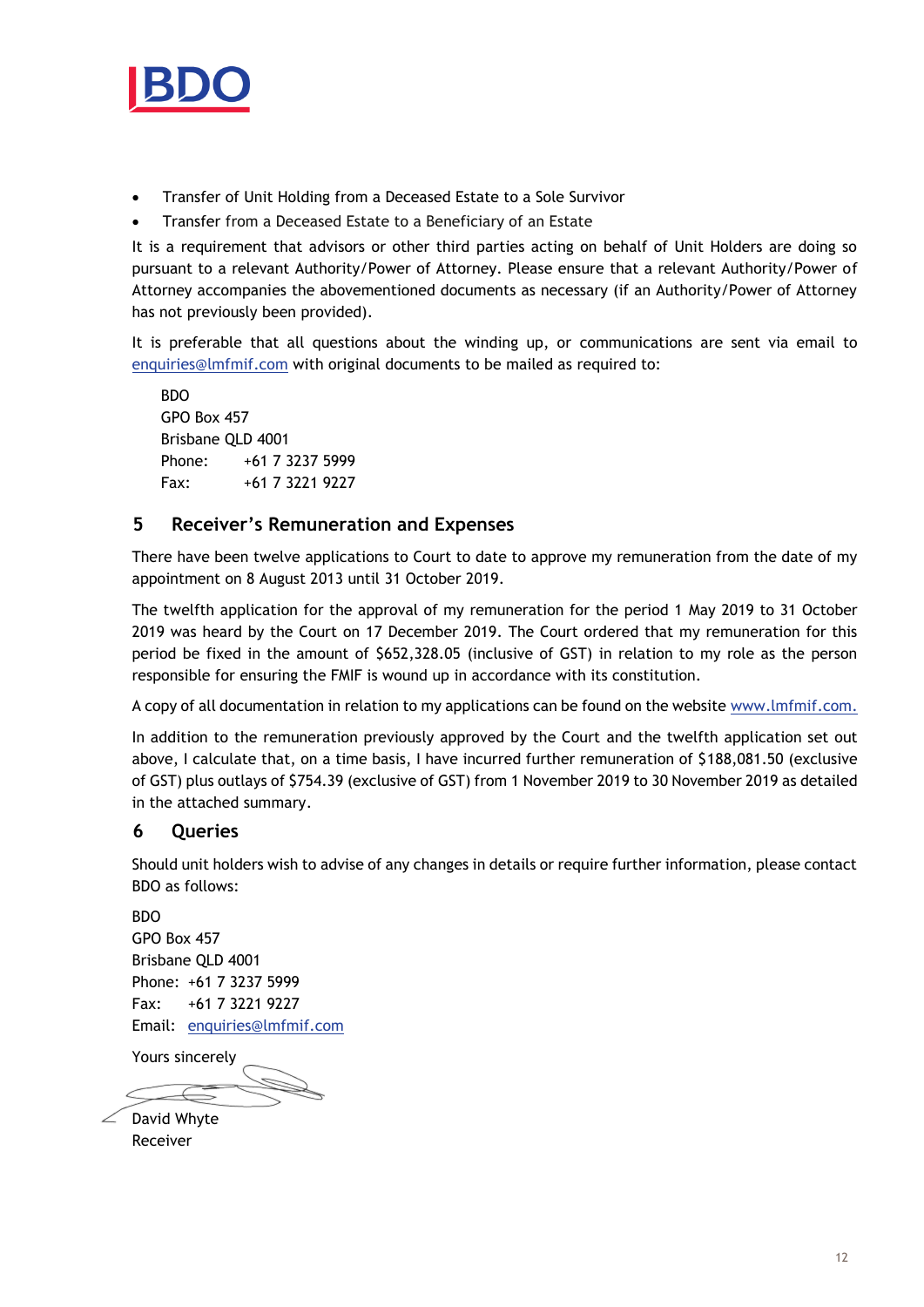

#### **ANNEXURE 1**

# **ESTIMATED RETURN TO FEEDER FUNDS**

|                    |                        | Estimated Return to Feeder Funds as at 30 November 2019 |                       |                      |                           |  |  |  |
|--------------------|------------------------|---------------------------------------------------------|-----------------------|----------------------|---------------------------|--|--|--|
| <b>Feeder Fund</b> | <b>Number of Units</b> | Distribution $(5)$                                      | Amounts withheld (\$) | Net Amount Paid (\$) | <b>Net Cents per Unit</b> |  |  |  |
| <b>CPAIF</b>       | 120,702,630            | 8,116,077                                               | 3,246,431             | 4,869,646            | 0.040                     |  |  |  |
| <b>ICPAIF</b>      | 9,350,802              | 628,750                                                 | 251,500               | 377,250              | 0.040                     |  |  |  |
| <b>WFMIF</b>       | 99,488,929             | 6,689,662                                               | 776,001               | 5,913,661            | 0.059                     |  |  |  |
| <b>Total</b>       | 229,542,361            | 15,434,489                                              | 4,273,932             | 11,160,557           |                           |  |  |  |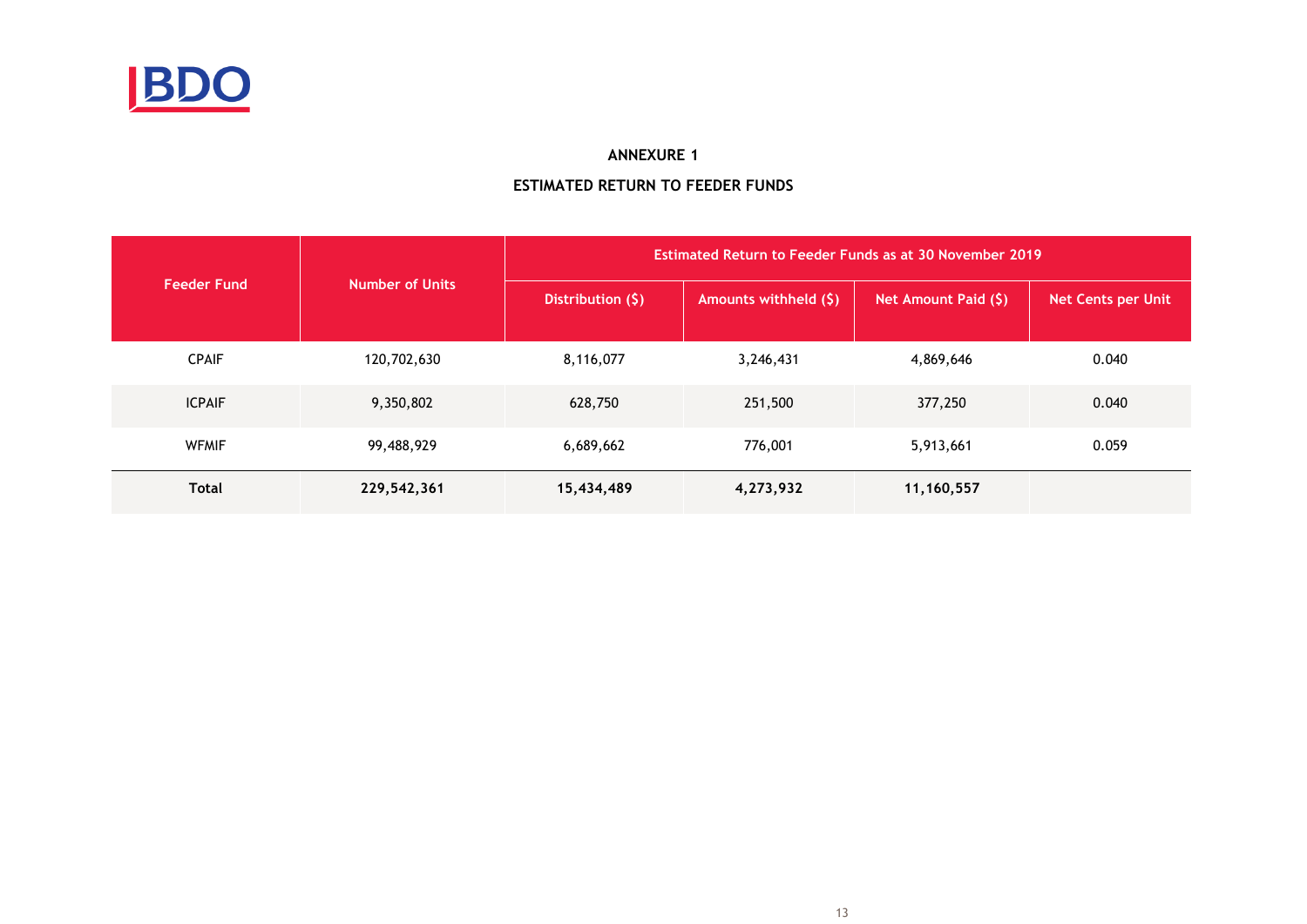

## **REMUNERATION REPORT - Summary of professional fees by category of work for the period 1 November 2019 to 30 November 2019 LM First Mortgage Income Fund (Receiver Appointed)**

|                       |                             |               |                            | <b>Totals</b> | <b>Task Area</b> |               |       |                  |      |           |                  |          |      |                |
|-----------------------|-----------------------------|---------------|----------------------------|---------------|------------------|---------------|-------|------------------|------|-----------|------------------|----------|------|----------------|
|                       |                             |               |                            |               |                  | <b>Assets</b> |       | <b>Creditors</b> |      | Trade On  | <b>Dividends</b> |          |      | Administration |
| <b>Employee</b>       | Position                    | Rate          | hrs                        |               | hrs              |               | hrs   |                  | hrs  |           | hrs              |          | hrs  |                |
| David Whyte           | Partner                     | 615           | 40.0                       | 24,600.00     | 20.3             | 12,484.50     | 0.6   | 369.00           | 3.1  | 1,906.50  |                  |          | 16.0 | 9,840.00       |
| Clark Jarrold         | Partner                     | 615           | 6.6                        | 4,059.00      | 6.6              | 4,059.00      |       |                  |      |           |                  |          |      |                |
| <b>Charles Haines</b> | <b>Associate Director</b>   | 525           | 26.9                       | 14, 122.50    |                  |               | 18.0  | 9,450.00         |      |           | 2.5              | 1,312.50 | 6.4  | 3,360.00       |
| Craig Jenkins         | Partner                     | 525           | 0.5                        | 262.50        | 0.5              | 262.50        |       |                  |      |           |                  |          |      |                |
| Arthur Taylor         | Senior Manager              | 500           | 21.3                       | 10,650.00     | 10.1             | 5,050.00      |       |                  | 11.2 | 5,600.00  |                  |          |      |                |
| Jayden Coulston       | Manager                     | 460           | 2.0                        | 920.00        |                  |               | 0.3   | 138.00           |      |           |                  |          | 1.7  | 782.00         |
| Julie Pagcu           | <b>Associate Director</b>   | 450           | 53.2                       | 23,940.00     | 53.2             | 23,940.00     |       |                  |      |           |                  |          |      |                |
| Ryan Whyte            | Accountant                  | 275           | 177.9                      | 48,922.50     | 1.8              | 495.00        | 149.6 | 41,140.00        | 13.9 | 3,822.50  | 12.6             | 3,465.00 |      |                |
| George Lethbridge     | Accountant                  | 275           | 70.2                       | 19,305.00     |                  |               | 70.2  | 19,305.00        |      |           |                  |          |      |                |
| Antoinette Fielding   | Accountant                  | 275           | 0.1                        | 27.50         |                  |               | 0.1   | 27.50            |      |           |                  |          |      |                |
| Jordan Devery         | Graduate Accountant         | 225           | 145.9                      | 32,827.50     | 36.4             | 8,190.00      | 109.5 | 24,637.50        |      |           |                  |          |      |                |
| Sarah Cunningham      | <b>Accounting Assistant</b> | 225           | 32.4                       | 7,290.00      |                  |               |       |                  |      |           |                  |          | 32.4 | 7,290.00       |
| Moira Hattingh        | Practice Assistant          | 105           | 11.0                       | 1,155.00      |                  |               |       |                  |      |           |                  |          | 11.0 | 1,155.00       |
|                       |                             | <b>TOTALS</b> | 588.0                      | 188,081.50    | 128.9            | 54,481.00     | 348.3 | 95,067.00        | 28.2 | 11,329.00 | 15.1             | 4,777.50 | 67.5 | 22,427.00      |
| <b>GST</b>            |                             |               | 18,808.15                  |               |                  |               |       |                  |      |           |                  |          |      |                |
| <b>TOTAL INC GST</b>  |                             | 206,889.65    |                            |               |                  |               |       |                  |      |           |                  |          |      |                |
|                       |                             |               | <b>AVERAGE HOURLY RATE</b> | 320           |                  | 423           |       | 273              |      | 402       |                  | 316      |      | 332            |

**Note:** All amounts exclude GST unless otherwise noted